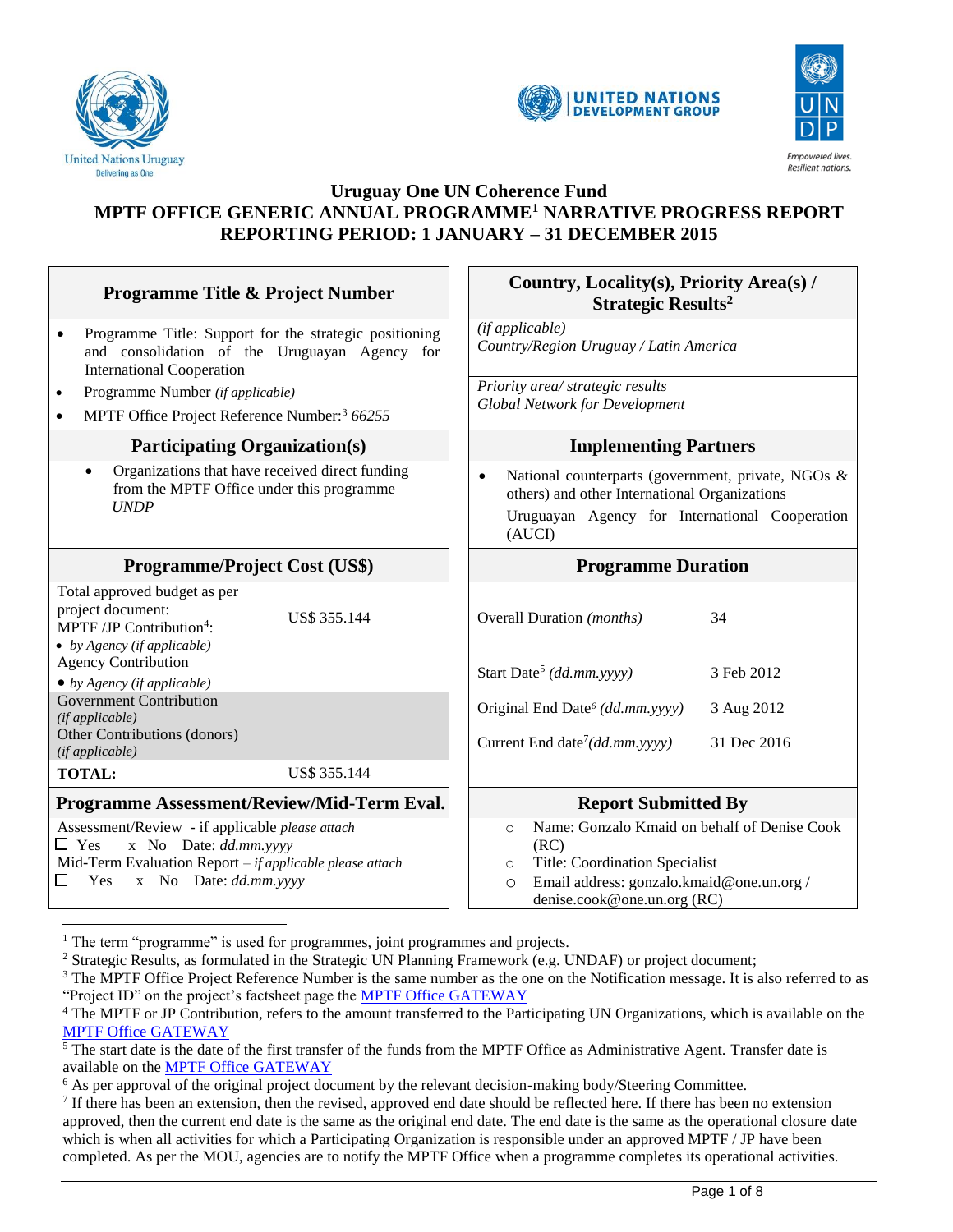## NARRATIVE REPORT FORMAT

## **EXECUTIVE SUMMARY**

 *In ¼ to ½ a page, summarise the most important achievements of Programme during the reporting period and key elements from your detailed report below. Highlight in the summary, the elements of the main report that you consider to be the most critical to be included in the MPTF Office Consolidated Annual Report.* 

The Project has continued to support AUCI in order to enhance its technical capacities to manage international cooperation and effective processing of related information. During this period, the application's functionality Analysis was developed, taking into account the functional, technical and security requirements.

This meant a review of objects or entities with their due attributes and relations in order to develop the application concerning:

- a) Cooperation initiatives (programs, projects, actions)
- b) Scholarships
- c) Technical skills for international cooperation management

During the reporting period, the management software for international cooperation initiatives was put into operation and AUCI's users were trained in its use.

As a result, monitoring and evaluation of international cooperation under AUCI´s mandate has been greatly improved contributing to strengthen the Agency's leading role in this area since its recent creation in 2010. Uruguay enjoys a very remarkable role on the international arena for a country of its economic and demographic size. AUCI´s role has been one of the important areas developing this role and the project has played a very important in this matter.

#### **I. Purpose**

| Programme<br><b>Description:</b>             | This programme was developed as one of the objectives of the UNDAP 2011-2015 and will<br>strengthen the Uruguayan Government in the coordination and design of international cooperation<br>programmes in the country.<br>The joint programme will strengthen the Uruguayan Agency for International Cooperation<br>(AUCI). AUCI was created by Law No. 18,719 and has the mandate of planning, designing,<br>supervising, administering, coordinating, executing, evaluating, monitoring, and promoting<br>international coordination activities, projects and programmes that implement the country's<br>development policies. |
|----------------------------------------------|----------------------------------------------------------------------------------------------------------------------------------------------------------------------------------------------------------------------------------------------------------------------------------------------------------------------------------------------------------------------------------------------------------------------------------------------------------------------------------------------------------------------------------------------------------------------------------------------------------------------------------|
| <b>Development Goal:</b>                     | UNDAF (2011-2015) Priority Area 4 Strengthen democratic governance at the national and local<br>levels through public involvement, strengthening of State institutions and the comprehensive<br>national human rights protection system, in accordance with the declarations and conventions to<br>which Uruguay is a party.                                                                                                                                                                                                                                                                                                     |
| <b>Outcome:</b>                              | UNDAF (2011-2015) Direct Outcome 4.3 Government institutions, with the broadest<br>participation of civil society, will have improved the quality, the access, the transparency of<br>information and accountability for the design implementation and public oversight of governance.<br>UNDAP (2011-2015) Output 4.3.2 Public policy planning, analysis and evaluation capacities and<br>decision making management systems and information developed.                                                                                                                                                                         |
| <b>Outputs and Key</b><br><b>Activities:</b> | 1. AUCI and Uruguay are strategically positioned in the national and international discussions on<br>development cooperation.<br>AUCI's technological capacities to manage international cooperation and the effective<br>$2_{1}$<br>processing of information related to it supported.<br>3. The visibility of international cooperation actions in Uruguay and AUCI's coordination role<br>are strengthened through a systematic communication strategy toward the public in general as<br>well as national and international institutions.                                                                                    |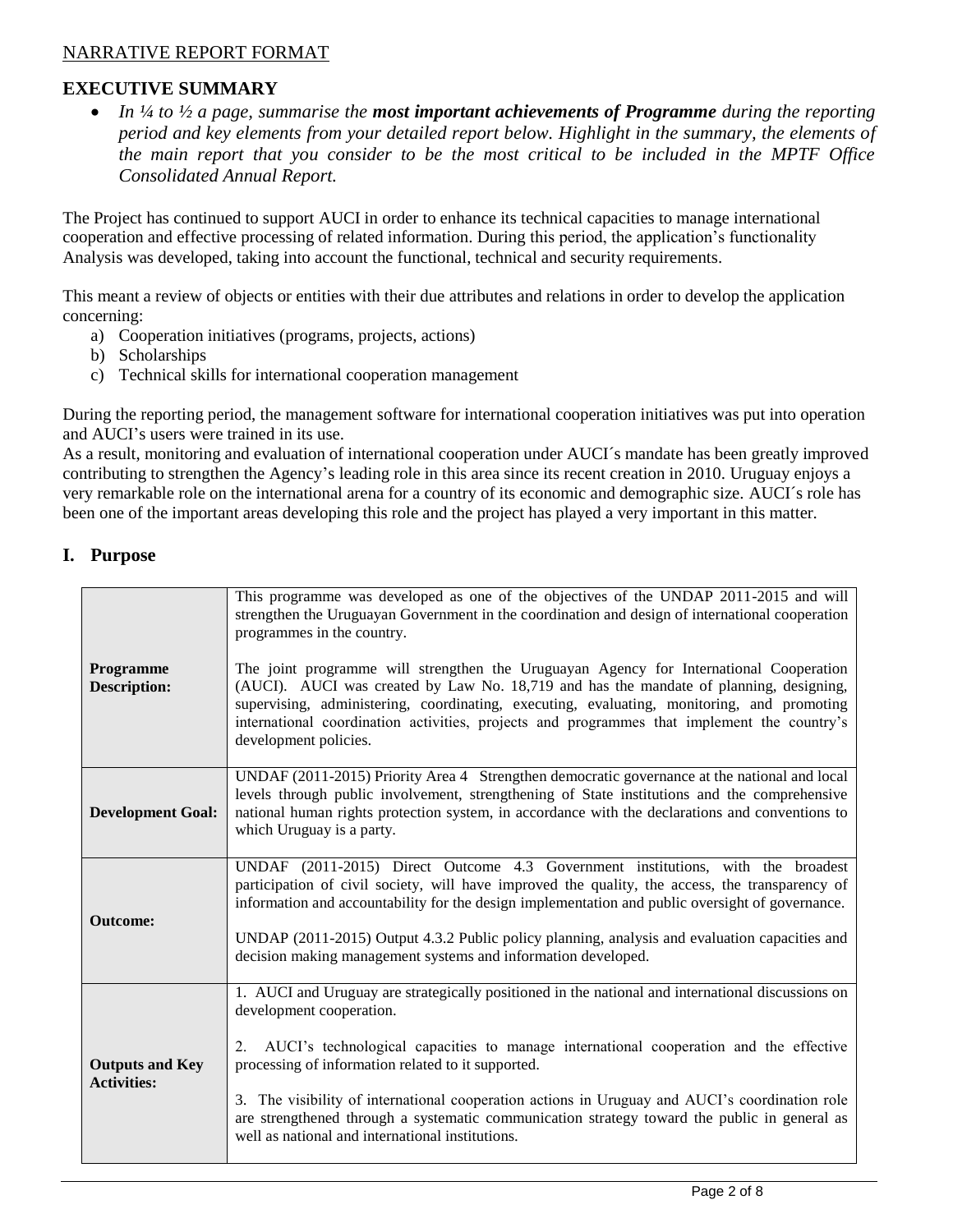# **II. Results**

# **i) Narrative reporting on results:**

**Outcomes: UNDAF (2011-2015) Direct Outcome 4.3 Government institutions, with the broadest participation of civil society, will have improved the quality, the access, the transparency of information and accountability for the design implementation and public oversight of governance.**

The design of the software will allow the governmental institutions to Access quality information for decision making in international cooperation, optimization and better use of resources received from global cooperation and provided by Uruguay. Additionally, the Access and transparency of information will be improved.

## **Output 1: AUCI and Uruguay are strategically positioned in the national and international discussions on development cooperation.**

AUCI's positioning actions within the framework of this Result were carried out during the period 2011  $-2012.$ 

#### **Output 2: AUCI's technological capacities to manage international cooperation and the effective processing of information related to it supported.**

The following activities were carried out during and finished along the year 2013activity 2 was carried out during 2014 (maintenance status):

- 1. Preparation of a bidding document that detailed the technical specifications to be included in a call for quotations to develop and set up an integrated management system for international cooperation.
- 2. Design of AUCI's web site. This activity was accomplished in 2013 with the construction and set up of AUCI's web site: [www.auci.gub.uy.](http://www.auci.gub.uy/) The web site shows data on international cooperation in Uruguay, the main programmes which are being developed, news, useful links, AUCI´s publications and scholarships announcements.
- 3. A study was carried out to set up a Fees Scale for national consultants who work for International Cooperation Projects, adapted to the reality of the national labour market. This scale includes:
	- A staffing relational structure for consultants who provide services to International Cooperation Projects, including a detailed description of every post, the post´s denomination, general data, objectives, responsibilities, general competencies and requisites for the post (experience and training)
	- A proposal for the range of compensation to be used as reference for each post by means of a flexible scale system with a range of values or band that match each defined post.
	- An annual adjustment methodology

During 2015, AUCI's Integrated Management System was designed and implemented.

The implementation entailed:

- a) The installation of the systems in the servers of the Presidency
- b) Testing, module settings and functionalities
- c) Training of AUCI's users (other users from government organizations, public institutions, academia, civil society, etc, will be trained at a further stage)
- d) Startup of the new system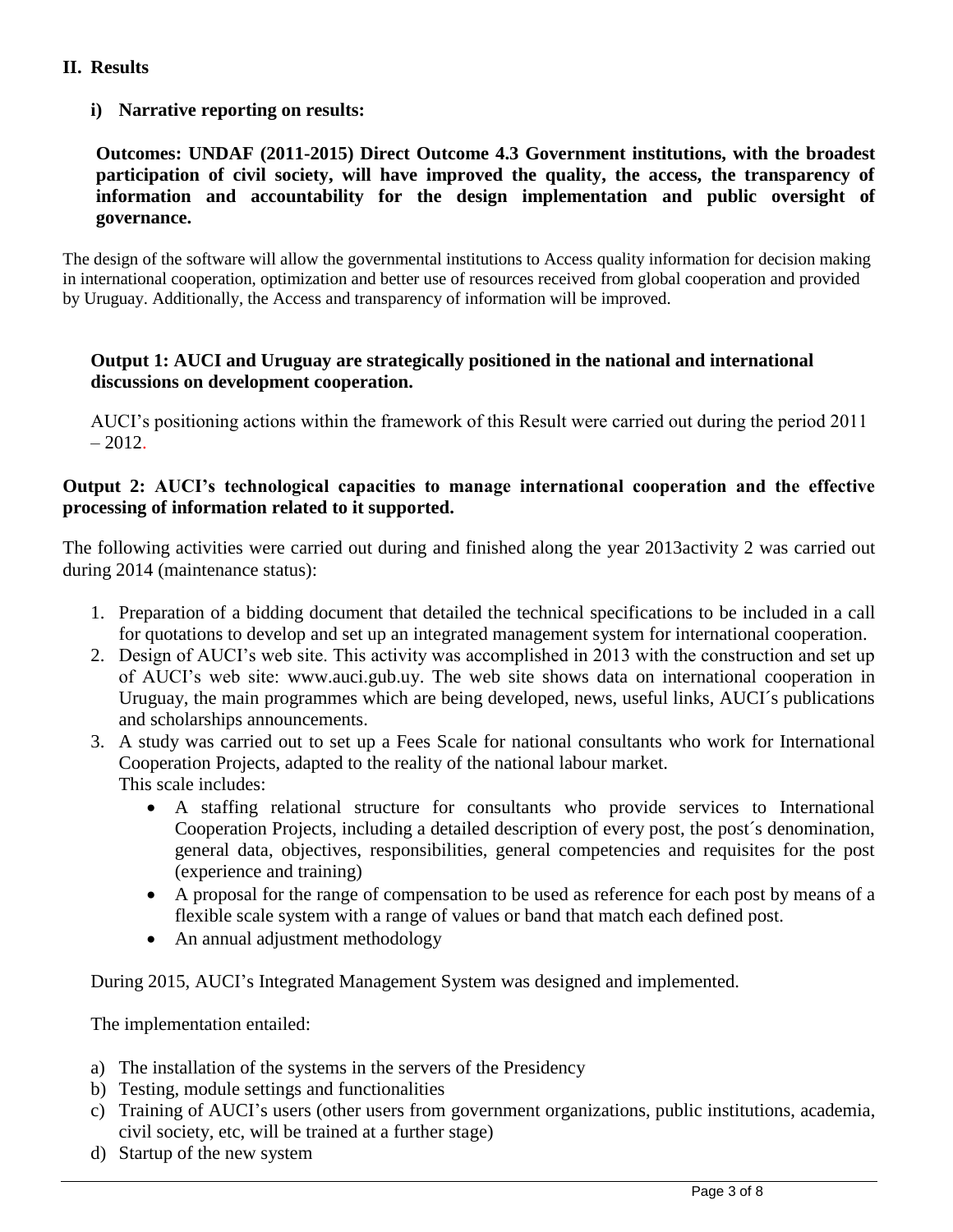**Output 3: The visibility of international cooperation actions in Uruguay and AUCI's coordination role are strengthened through a systematic communication strategy toward the public in general as well as national and international institutions.**

A specific set of actions within the framework of the Project were carried out during the period 2011- 2012. However, the communication strategy built upon the Projects inputs continued up to date to design and implement communication´s activities as part as the routinely life of AUCI

 **Describe any delays in implementation, challenges, lessons learned & best practices:** *If there were delays, explain the nature of the constraints and challenges, actions taken to mitigate future delays and lessons learned in the process. Provide an updated risk analysis (have any of the risks identified during the project design materialized or changed? Are there any new risks?). Were there any programmatic revisions undertaken during the reporting period? Please also include experiences of failure, which often are the richest source of lessons learned.*

The main challenges were: be able to cover in full the Agency needs on the analysis of requirements. Lessons learned: that team work (inside the agency and with the chosen Company) is the fundamental foundation in order for the Project and activities planned be delivered on time.

A set of good practices noteworthy to mention were: determine milestones and deadlines along with the supplier, according to the availabilities of the team.

Some of the risks the Project confronted were:

- Difficulty to comply with the time schedule for the complexity of functionalities.
- Delay in decision taking
- Problems in the installation and set-up of software
- Acceptance and good practices in the use of software.
- **Qualitative assessment:** *Provide a qualitative assessment of the level of overall achievement of the Programme. Highlight key partnerships and explain how such relationships impacted on the achievement of results. Explain cross-cutting issues pertinent to the results being reported on. For Joint Programmes, highlight how UN coordination has been affected in support of achievement of results.*

The level of accomplishment of the targets determined was satisfactory. The work was done in a fully coordinated way with the UNDP office in Montevideo, which helped the attainment of objectives.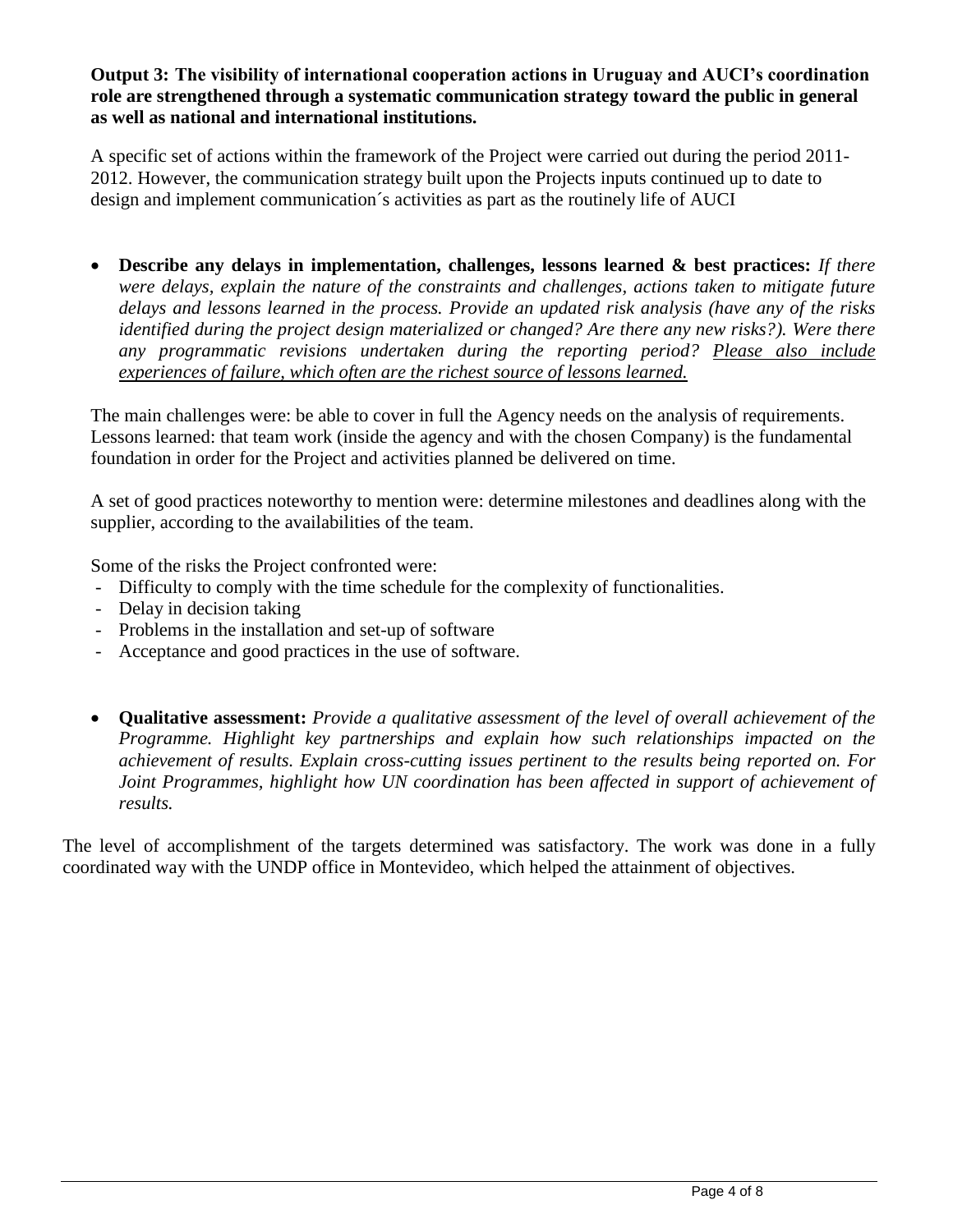Using the **Programme Results Framework from the Project Document / AWP** - provide an update on the achievement of indicators at both the output and outcome level in the table below. Where it has not been possible to collect data on indicators, clear explanation should be given explaining why, as well as plans on how and when this data will be collected.

|                                                                                                                                                                                                                                                                                                                                             | <b>Achieved Indicator Targets</b>                                                                                        | <b>Reasons for Variance with</b><br><b>Planned Target (if any)</b> | <b>Source of Verification</b> |
|---------------------------------------------------------------------------------------------------------------------------------------------------------------------------------------------------------------------------------------------------------------------------------------------------------------------------------------------|--------------------------------------------------------------------------------------------------------------------------|--------------------------------------------------------------------|-------------------------------|
| <b>Outcome 1<sup>8</sup> Government</b><br>institutions, with the broadest<br>participation of civil society, will<br>have improved the quality, the<br>access, the transparency of<br>information and accountability for<br>the design implementation and<br>public oversight of governance.<br><b>Baseline:</b><br><b>Planned Target:</b> |                                                                                                                          |                                                                    |                               |
| <b>Output 1 AUCI and Uruguay are</b><br>strategically positioned in the<br>national and international<br>discussions on development<br>cooperation.                                                                                                                                                                                         | Output 1 was completed in 2012. See Progress Report <http: 00066255="" factsheet="" mptf.undp.org="" project=""></http:> |                                                                    |                               |
| <b>Output 2 AUCI's technological</b><br>capacities to manage international<br>cooperation and the effective<br>processing of information related<br>to it supported.<br><b>Baseline:</b><br><b>Planned Target:</b>                                                                                                                          | Main software interphase implemented. Main set<br>of related protocols implemented.                                      |                                                                    |                               |

 $\overline{a}$ 

<sup>8</sup> Note: Outcomes, outputs, indicators and targets should be **as outlined in the Project Document** so that you report on your **actual achievements against planned targets**. Add rows as required for Outcome 2, 3 etc.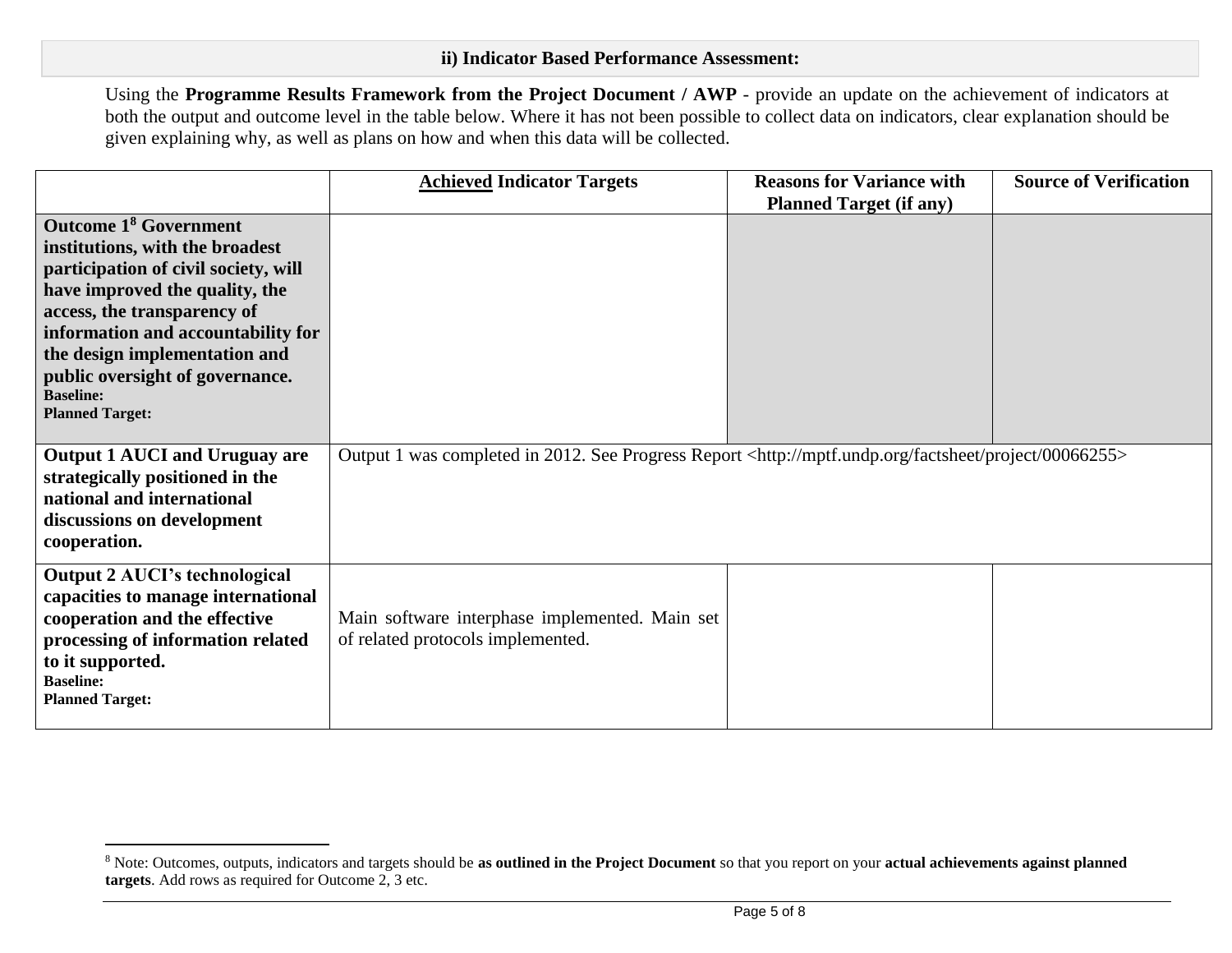| Indicator 2.1 Progress in the<br>development and implementation of a<br>software on project management<br><b>Baseline:</b><br><b>Planned Target:</b><br><b>Indicator 2.2 Progress in the development</b>                                                                    | Done<br>Done                                                                                                             |  |
|-----------------------------------------------------------------------------------------------------------------------------------------------------------------------------------------------------------------------------------------------------------------------------|--------------------------------------------------------------------------------------------------------------------------|--|
| and implementation of a software on<br>grant management<br><b>Baseline:</b><br><b>Planned Target:</b>                                                                                                                                                                       |                                                                                                                          |  |
| <b>Indicator 2.3 Progress in the development</b><br>of a webpage for AUCI<br><b>Baseline:</b><br><b>Planned Target:</b>                                                                                                                                                     | Done                                                                                                                     |  |
| <b>Indicator 2.4 Progress in the development</b><br>and implementation of a software for<br>monitoring AUCI's workload<br><b>Baseline:</b><br><b>Planned Target:</b>                                                                                                        | Under discussion                                                                                                         |  |
| <b>Indicator 2.5 Progress in the development</b><br>and implementation of a strategic<br>planning software<br><b>Baseline:</b><br><b>Planned Target:</b>                                                                                                                    | Under discussion                                                                                                         |  |
| Output 3: The visibility of<br>international cooperation actions<br>in Uruguay and AUCI's<br>coordination role are strengthened<br>through a systematic<br>communication strategy toward<br>the public in general as well as<br>national and international<br>institutions. | Output 3 was completed in 2012. See Progress Report <http: 00066255="" factsheet="" mptf.undp.org="" project=""></http:> |  |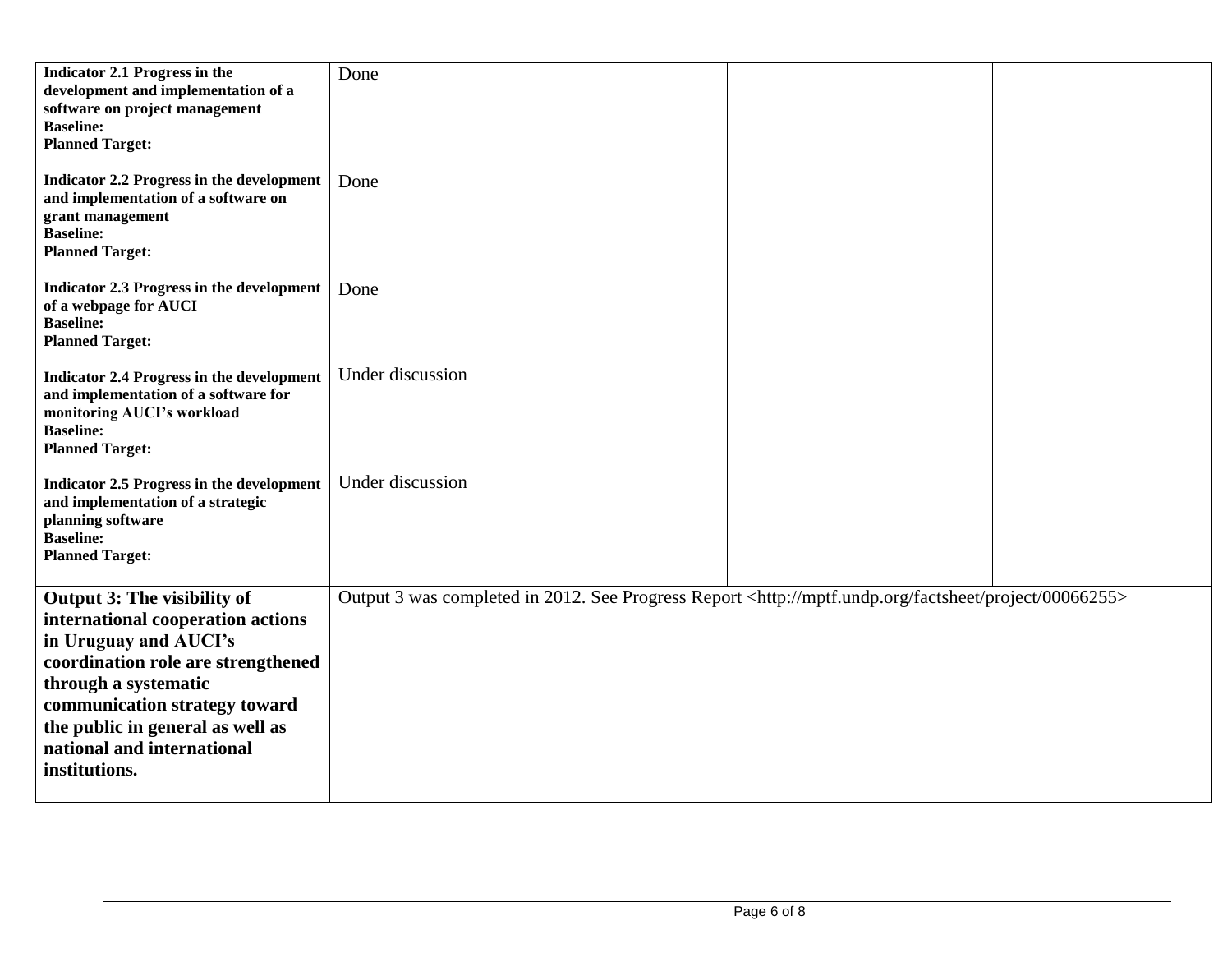## **iii) A Specific Story**

- This could be a success or human story. It does not have to be a success story often the most interesting and useful lessons learned are from experiences that have not worked. The point is to highlight a concrete example with a story that has been important to your Programme in the reporting period.
- $\bullet$  In ¼ to ½ a page, provide details on a specific achievement or lesson learned of the Programme. Attachment of supporting documents, including photos with captions, news items etc, is strongly encouraged. The MPTF Office will select stories and photos to feature in the Consolidated Annual Report, the GATEWAY and the MPTF Office Newsletter.

**Problem / Challenge faced:** Describe the specific problem or challenge faced by the subject of your story (this could be a problem experienced by an individual, community or government).

**Programme Interventions:** How was the problem or challenged addressed through the Programme interventions?

**Result (if applicable):** Describe the observable *change* that occurred so far as a result of the Programme interventions. For example, how did community lives change or how was the government better able to deal with the initial problem?

**Lessons Learned:** What did you (and/or other partners) learn from this situation that has helped inform and/or improve Programme (or other) interventions?

## **III. Resources**

- *• Provide any information on financial management, procurement and human resources.*
- *• Indicate if the Programme mobilized any additional resources or interventions from other partners.*

| <b>Participating UN</b><br>Organization(s) | <b>Approved Joint</b><br><b>Programme Budget</b> |
|--------------------------------------------|--------------------------------------------------|
| UNDP                                       | 355.144                                          |
| Total:                                     | US\$ 355.144                                     |

(\*) Additional resources have been asked by the Government to be included within the Project to support additional activities towards the Project goals.

#### **ABBREVIATIONS AND ACRONYMS**

| AA          | <b>Administrative Agent</b>                    |
|-------------|------------------------------------------------|
| <b>AUCI</b> | Uruguayan Agency for International Cooperation |
| <b>CFCC</b> | <b>Coherence Fund Consultative Committee</b>   |
| <b>CFSC</b> | <b>Coherence Fund Steering Committee</b>       |
| DaO         | Delivering as One                              |
| <b>DCF</b>  | <b>Development Cooperation Forum</b>           |
| <b>MIC</b>  | Middle Income Country                          |
| <b>MPTF</b> | Multi-Partner Trust Fund                       |
| <b>OPP</b>  | Office of Planning and Budget                  |
| <b>PUNO</b> | Participating United Nations Organization      |
| <b>QCPR</b> | Quadrennial Comprehensive Policy Review        |
| <b>RCO</b>  | <b>Resident Coordinator's Office</b>           |